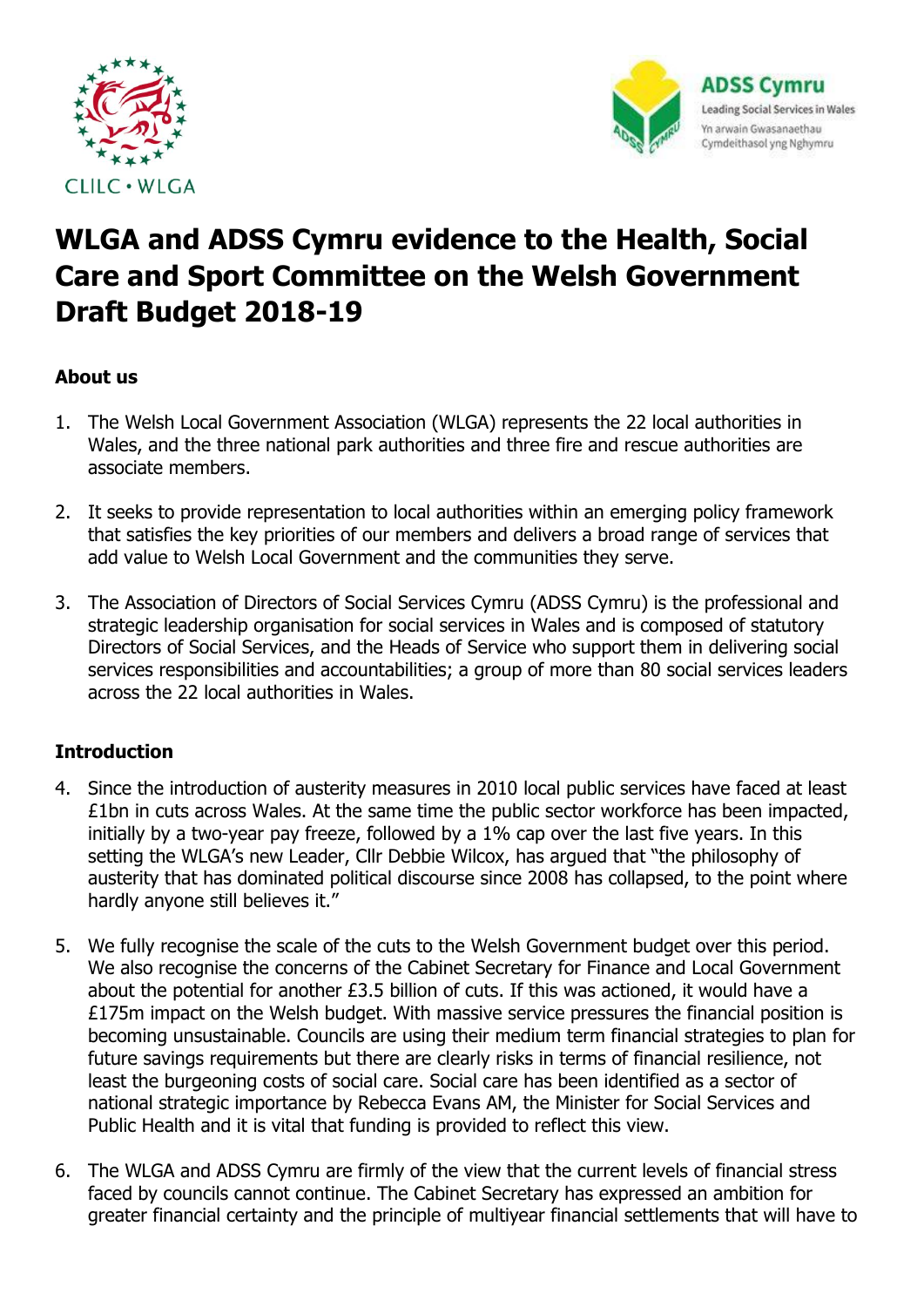be balanced against UK-level uncertainty. This is vital in the next period as cuts become more difficult to deliver and the construction of a deal on this principle would be welcomed.

- 7. Faced with the biggest budgetary challenges of any part of the Welsh public sector, local authorities have continued to demonstrate good financial management, effective stewardship of public money and the delivery of efficient public services. However, this process cannot be indefinite. For example, if the inescapable costs attributable to payroll that are highlighted later are realised then there will be inevitable cuts to frontline services, and this will be evident to the public.
- 8. Considering the above it is vital that we construct a clear pathway forward over the next period to mitigate the potential of further cuts. This has been recently confirmed by the Wales Audit Office who in their report 'Savings Planning in Councils in Wales' concluded,

"With the majority of future savings likely to come from service change and new ways of working, which are harder to achieve and require longer lead-in times, this situation may worsen and compromise councils' financial resilience in the longer term."

#### **Financial Performance of Social Services in Wales**

- 9. Pressures due to social care continue to pose the most risk to council's financial sustainability in the medium to long term. Indeed, there is a growing consensus that social care is such a significant challenge that new thinking on funding is required. The recent paper for the IWA, Solving Social Care, both Professor Gerry Holtham and Tegid Roberts suggest a common insurance fund to pay for the growing costs into the future. Another suggestion by the Financial Times commentator, Merryn Somerset Webb proposes capping the fees of the asset management industry to free up funds for social care. Both are interesting interventions into this debate and need serious examination.
- 10. The wider challenges facing social care have been well documented. As a result of demographic changes primary and community care services are facing increasing and more complex demands; more people are diagnosed with one or more preventable health condition; and frail, older people increasingly have more complex needs. This comes at a time when we will continue to experience severe austerity in funding for public services across the UK. Population projections estimate that by 2035, the number of people aged over 65 living in Wales will increase by 35%. The largest increase will be in the number of people aged over 85 which is forecast to rise by 113% according to the Institute of Public Care's Daffodil system. Currently around 29% of those aged 85 and over are in receipt of support from social services, compared with under 3% of people aged over 18. Several authorities are also reporting a big spike in the number of looked after children due to increased referrals and court judgements which have a significant financial impact. The average cost per child of provision of looked after children services, including placement, is approximately £43k.
- 11. The recent Health Foundation report 'The path to sustainability: Funding projections for the NHS in Wales to 2019-20 and 2030-31', recognises that the health of the population depends on far more than just the quality of health care services. Key determinants of health are largely outside the control of health services and so the quality of, and spending on, social care has one of the strongest impacts on the demand for health care. It has been estimated that pressures on adult social care alone will rise by around 4.1% a year in real terms between 2015 and 2030-31, due to demography, chronic conditions and rising costs. This will require the budget to almost double to £2.3bn by 2030-31 to match demand.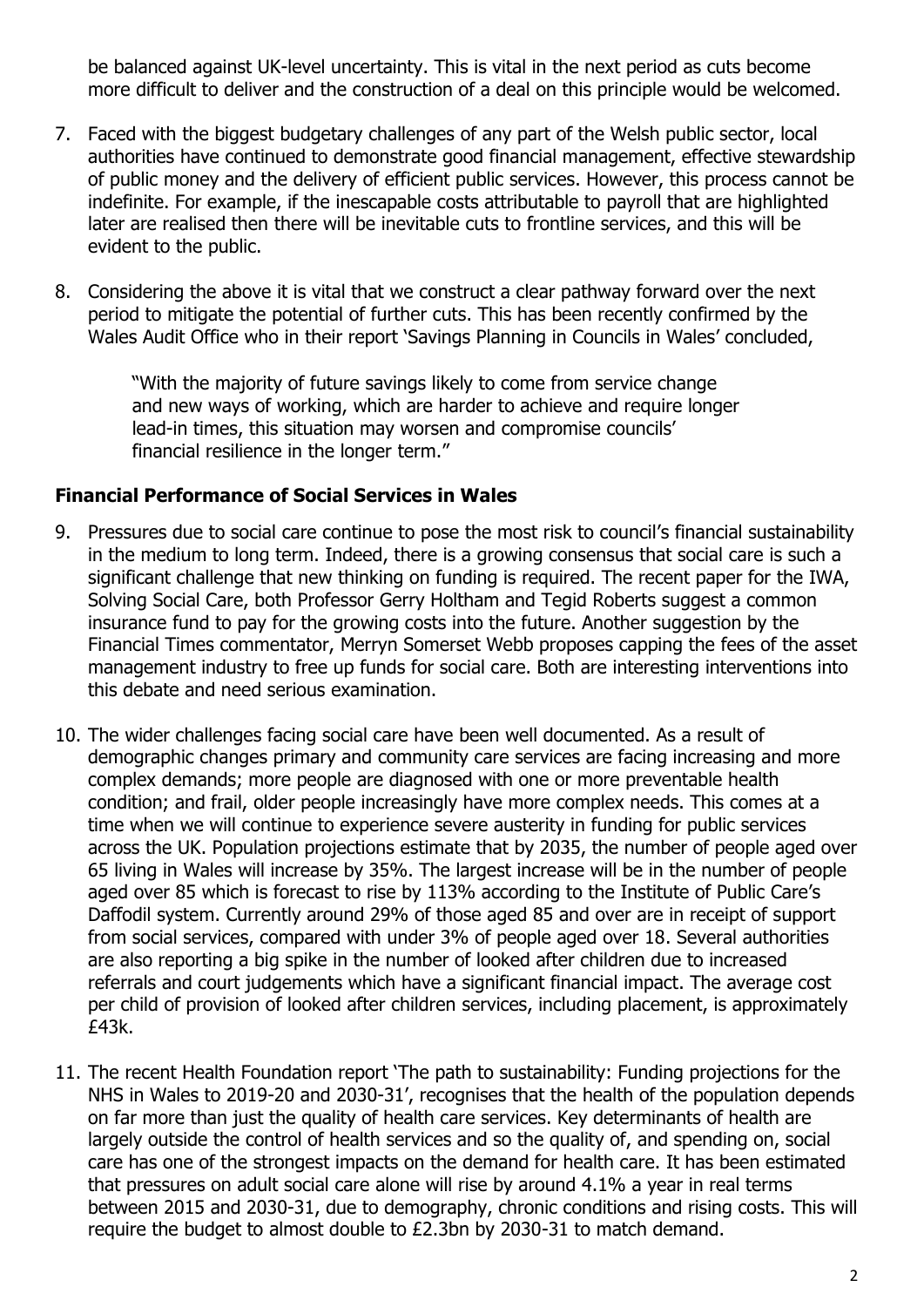- 12. The most recent report from Wales Public Services 2025, 'A delicate balance? Health and Social Care spending in Wales' focused on the difficulties local authorities are having keeping pace with spending. The report complements the findings from the Health Foundation analysis, recognising the twin challenges of financial and demand pressures faced by health and social care in Wales.
- 13. The report identifies that spending on social care for the over 65's is not keeping pace with the growth in the population of older people. The increasing over-65 population in Wales means that whilst day-to-day spending on local authority-organised adult social services has remained broadly flat in real terms, spending per older person has fallen by nearly 13% in real terms over the last five years in Wales, inevitably leading to impacts on services for older vulnerable people. Spending per head would have to increase by at least £134 million (24%) between 2015-16 and 2020-21 to return to the equivalent level of spending in 2009-10, which amounts to a 3.7% year-on-year increase.
- 14. In addition to the demographic pressures suggested by these national reports, local authorities continue to highlight specific challenges being faced by both Adult and Children's Services which collectively add significant additional financial pressures. A survey has been undertaken of WLGA members and there are some common issues emerging:

**Price pressures associated with National Minimum Wage increases** – This leads to upward price inflation to areas including residential / nursing home rates, domiciliary care rates and supported living rates. This pressure will continue to increase over the medium term. Whilst the additional funding identified from WG will help, there is still likely to be a significant shortfall which will add to the uncertainty already being experienced across the market for social care provision.

**Pressures associated with changes to the Social Service Charging Framework -** One local authority for example is anticipating a pressure of £100k associated with respite placements, following changes introduced under the Social Services and Wellbeing Act. Despite additional funding of £4.5m included in the WG settlement to meet changes in the residential care capital threshold some local authorities are forecasting potential shortfalls, which will increase as the capital limit rises in future years. One local authority is forecasting a potential shortfall of £175k for 2017-18.

**Changes to Deprivation of Liberty Safeguards (DoLS) following the Cheshire West Judgement** – This has resulted in a significant increase in the number of DoLS assessments required of people living in care homes and in the community. The settlement included additional funding of £184k to cover this additional responsibility, however some authorities have identified that this is insufficient to meet the additional costs.

15. Another significant factor highlighted by local authorities is around the increases in numbers of Looked After Children (LAC). Over the last decade the number of children in the care system in Wales has risen, with a 25% increase in children looked after and a 32% increase in children placed in the child protection register compared with 10 years ago. This increase has been reflected in the expenditure on Children's Services over the same period. Between 2007 and 2016 the revenue expenditure on children's and families' services has increased by 51%. This increase has brought spend on children's and families' services in line with that of expenditure on both adults under 65 and on older people, with children's and families' services now making up a third of social services expenditure. The most significant area of spend within children's and families' services is in relation to services for Looked After Children, which has seen a 66% increase in expenditure over the same period of time. This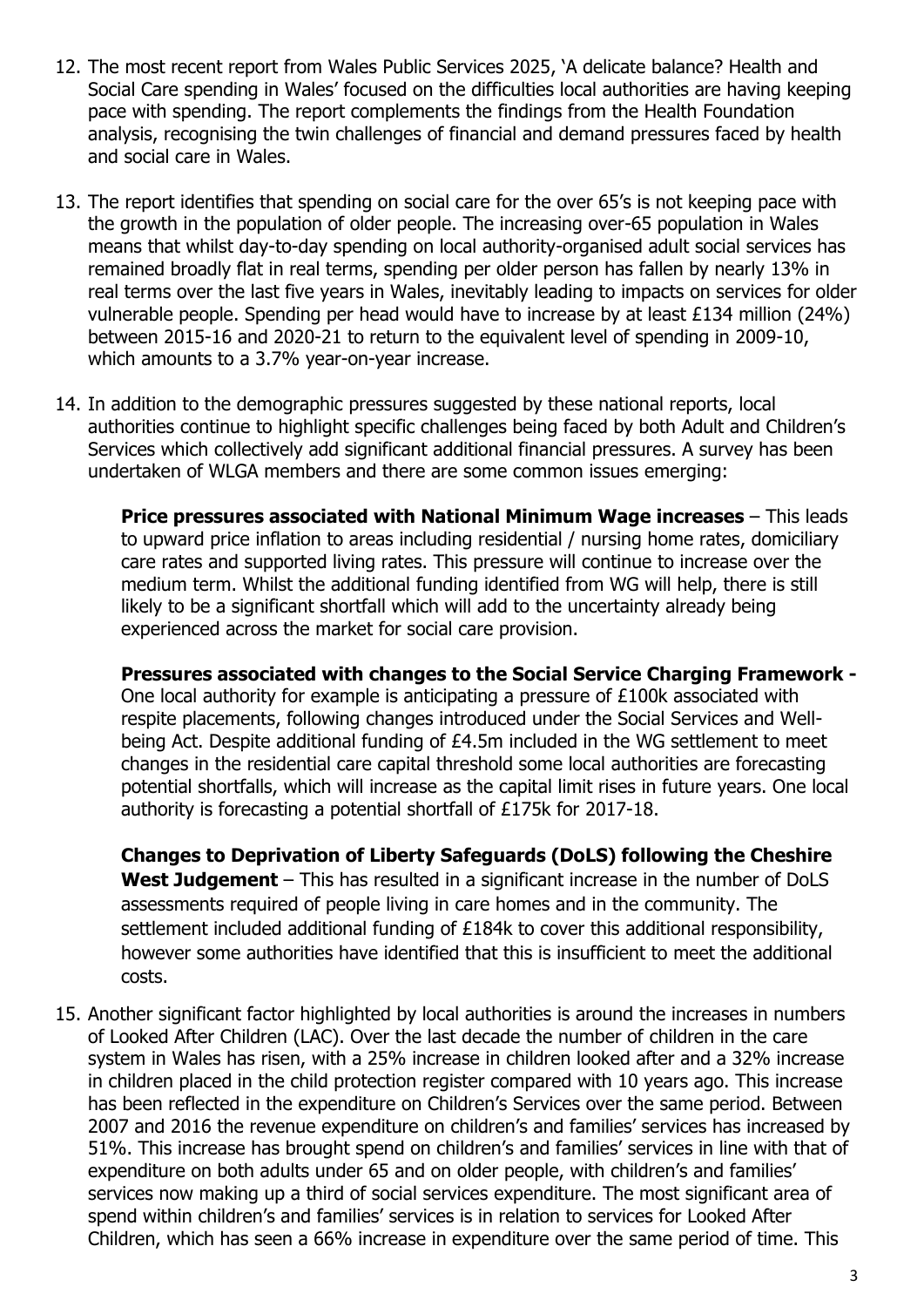increase in spend demonstrates the commitment that has been made by local authorities to meet the demands being placed on services by the rising numbers of looked after children, but highlights the significant challenges in being able to maintain this level of funding going forwards, particularly in light of the increasing pressures being faced. Although recent years have seen a stabilising of overall numbers of looked after children a number of authorities are reporting substantial increases in the number of looked after children in their care which continues to place significant pressures on budgets. Additional pressures are seen around the increasing complexity of cases as well as increases in cost for foster placements due to increased demand and the need for specialised placements. Other elements such as increases to the national minimum allowance for foster carers further increase financial pressures being placed on authorities.

- 16. In response local authorities are looking at different ways of mitigating these additional costs including the use of reserves and additional funding to support the development of preventative 'Edge of Care' Teams. Local authorities have also revisited their prevention strategies as well as their LAC strategies in recent years. This has been a necessity, not only to face the increase in LAC population but also increasing financial pressures facing local authorities and more latterly in order to plan for and implement the Social Services & Well-‐ Being (Wales) Act 2014. Considerable investment has been put into support teams which work directly with Children and Young People and their families to work at levels of need at intensive and remedial intervention levels. Most of these work with families to try to prevent children coming into care, work with families to return children home within weeks of becoming looked after as well as working with rehabilitation plans for those children who have been in long term care.
- 17. Despite local authorities' strong commitment to ensuring placement choice and stability most have struggled to recruit foster carers in sufficient numbers to provide the range and choice of placements needed, particularly for those young people with challenging behaviour and with additional needs. Local authorities also report similar shortages in the independent sector. This apparent deficit in the foster carer market raises complex challenges across Wales.
- 18. We have welcomed the additional funding for social services announced in the budget for 2017-18, however, we also need to acknowledge that whilst helpful this will not cover the expected increases in cost and demand facing social services. Despite the 2017-18 budget including £59m of measures to support local government (made up of: £25m of additional funding to local authorities; £25m specifically for social services; £4.5m towards the raising of the capital people can keep when entering residential care; £3m for a pilot to end town centre car parking charges; £1.5m for school transport and safer routes to schools) the local revenue funding for local government only saw a £10m increase compared with 2016-17. The remainder was made up of ring-fenced funding within the pre-existing resource envelope.
- 19. The additional funding that was made available as a result of consequential funding from the UK government's March budget was awarded for specific areas of work with restrictions placed on what it could be used for, rather than providing local authorities with flexibility to meet local demand and needs. The £10m funding for social services announced for 2017-18 to help meet the extra costs associated with the introduction of the national living wage has been welcomed along with the additional £9m from the further £20m announced in May. However, if part of this additional funding is for new responsibilities then it cannot be said to be funding any existing pressure.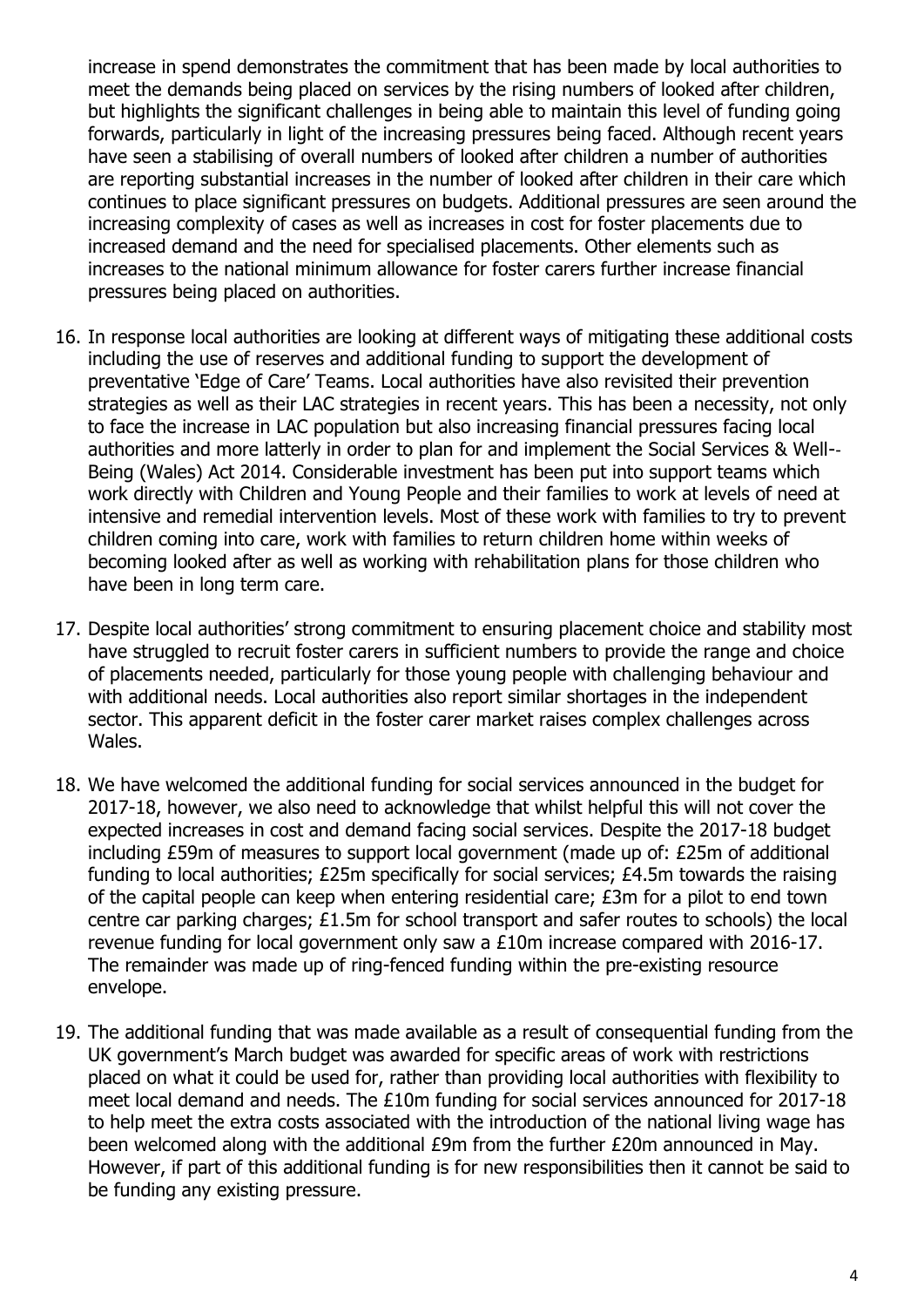- 20. A knock-on impact of the pressures being faced within social care has meant that the provider market has been fragile for some time and all the signs are that the difficulties will only increase. For example, 13 of the 22 Welsh local authorities have reported domiciliary care contracts being handed back to them. For some areas of Wales it can be very difficult to access domiciliary care to respond to complex cases or because of the rurality of the area, with local authority provision having to fill the gap, often with difficulty.
- 21. There are a series of factors that have increased or will further increase the costs of providing care services, including:
	- National Living Wage
	- Sleeping in judgement
	- Pension changes
	- Travel costs
	- Impact of HMRC changes
- 22. On-going financial austerity measures for local authorities mean that there is little scope for cost pressures to be reflected adequately in prices paid for care in the near future. Increases in costs cannot be absorbed by care providers indefinitely (nor cross-subsidised by selffunders) and unless a more strategic and sustainable solution is found, there will be significant consequences across the social care market.
- 23. Social Care Wales have developed a five-year strategic plan covering care and support at home in Wales. This plan recognises the need for a systematic change to the way care and support at home is provided. The strategy identifies the need for Welsh Government to realign funding and to explore the options available to increase and maximise the resources invested in care and support at home.
- 24. CSSIW's review of domiciliary care supports this view, noting that whilst simplifying and standardising processes will make some parts of the system more efficient and may save some money, it will not be enough on its own. More money needs to be made available in the system so that in years to come there is a resilient, competent workforce and quality provision of care.
- 25. While medium-term financial planning is firmly embedded and improving in local authorities, longer term thinking is still at a nascent stage, though there are positive signs the Wellbeing of Future Generations Act is proving to be a useful lens through which to view future service provision. Some authorities are starting to undertake strategic programmes of 'wholeauthority' work. For example, 'Future Monmouthshire' aims to pose a set of questions about the authority's core purpose, relationships with communities, citizens and stakeholders and its appetite for economic growth and local prosperity.
- 26. One of the aims of programmes like this is to develop a new operating model in order to equip authorities to meet their goals amidst increasing change and uncertainty. The new operating model will have a clear purpose: to create the capacity and foresight to develop solutions to some of the biggest challenges, ensuring that authorities understand the shifting needs and priorities of communities and positioning themselves as enablers for change.
- 27. As an Association we believe that long-term planning is under-developed in the Welsh public sector and this is one of the reasons that we collaborate with a number of other public sector bodies to fund Wales Public Services (WPS) 2025.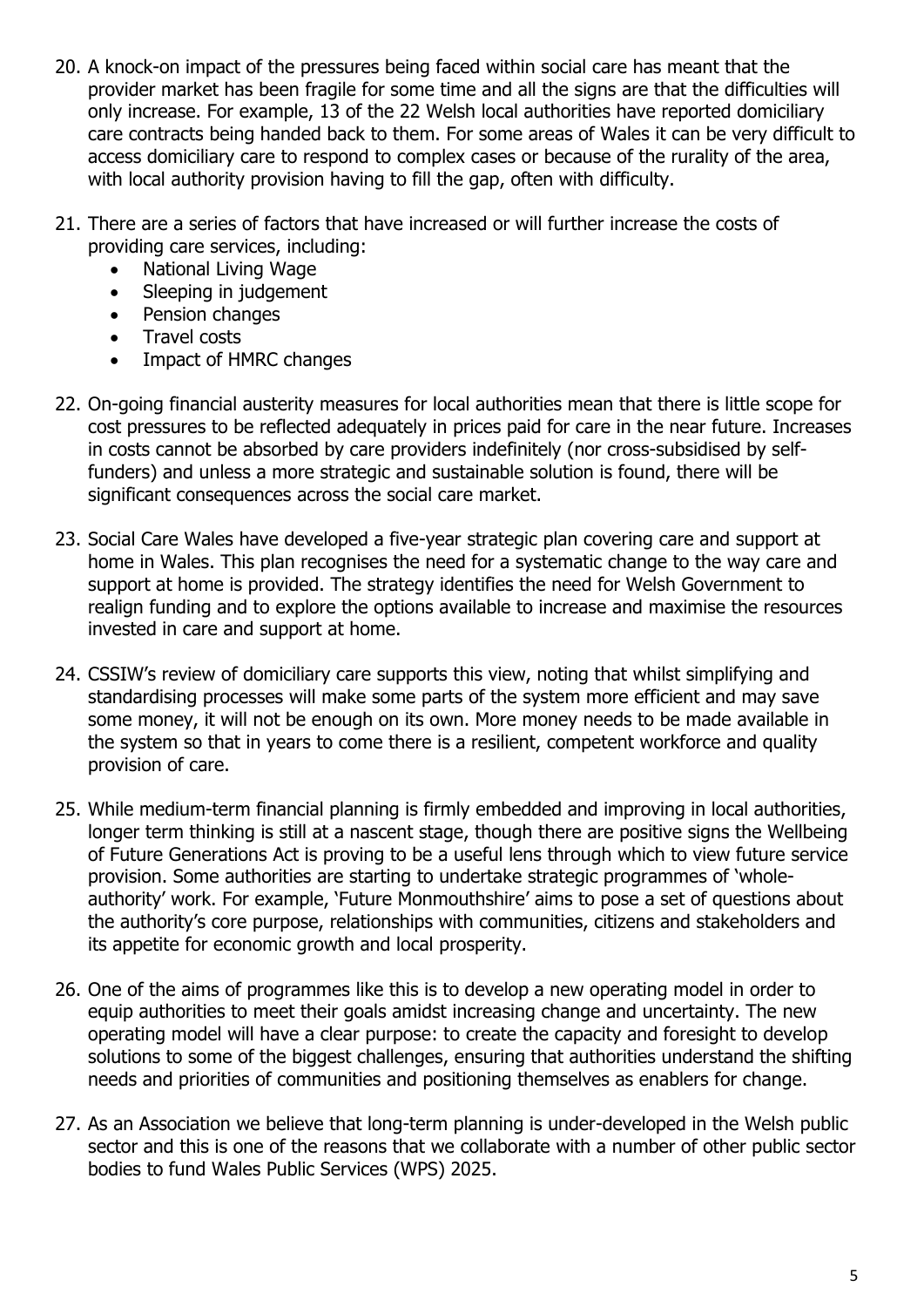### **Integrated Care Fund and Preventative Care**

- 28. We retain a firm belief that investment in preventative services must be the core priority for Welsh Government, in line with the philosophy of both the Social Services and Well-being Act and the Wellbeing of Future Generations Act and in terms of sound budgetary policy. Many preventative services in local government, such as leisure centres, parks, adult education, youth work and community facilities are provided at the discretion of local councils. Unfortunately, in recent years it is these services that have faced the brunt of cuts to local authority budgets as statutory services such as education and social services have been protected. At the same time in the NHS, available funds have been targeted at delivering improved performance in secondary care services, most notably to address referral to treatment waiting times. Pressure on hospital services has never been greater and NHS organisations have therefore struggled to redirect resources into preventative services based in primary and community settings.
- 29. It is imperative that we stem the decline of local preventative services and that we find a way to make some significant investment into new and existing preventative services based in primary and community settings. The WLGA has previously called for the establishment of a new Preventative Integrated Care Fund for Wales. This fund, focussed throughout the lifecourse, would enable some double running of new investment in preventative services alongside 'business as usual' in the current system until savings are realised and reinvested back into the system.
- 30. Preventative spend requires an understanding of the root cause of the problem and tackling that, not just the symptoms of the problem. If there is a lack of understanding and a lack of willingness to address the root causes then services will be faced with a never ending and increasing number of these cases for future generations. Simplistically, common root causes if not addressed will exacerbate the situation and if addressed and funded there will still be a 'backlog' of those currently affected by their conditions which also needs funding until the preventative measures have their full effect.
- 31. Another issue is the time that it takes to realise significant savings or improvements in social outcomes. One of the few studies that attempts to quantify the preventative impact of the Social Services and Well-being Act is the LE Wales' Paying for Social Care report. Over a 24 year period the costs of Adult Social care are estimated to increase by 114% in the base line scenario, under the preventative scenario they increase by 108%. Whilst this should provide some savings in the long term holding off the need for more costly interventions, which are worth realising, these preventative services still need to be supported and developed, requiring additional investment. It is unlikely however that they will release the significant savings expected, particularly within the context of a population living longer, increasingly with multiple conditions which need support for longer.
- 32. The Welsh Government's investment in the Intermediate Care Fund (ICF), now the Integrated Care Fund, has been welcomed by local government and has led to the introduction of a number of preventative services across Wales. All regions have reported that the ICF has developed a culture of collaboration with improved communication and decision making across all sectors. There is an enhanced understanding of what different partners can provide, with improved knowledge of good practice within the region that can be developed and shared more widely. The fund has also increased capacity to improve outcomes for people and to deal with demand for services. Some areas of good practice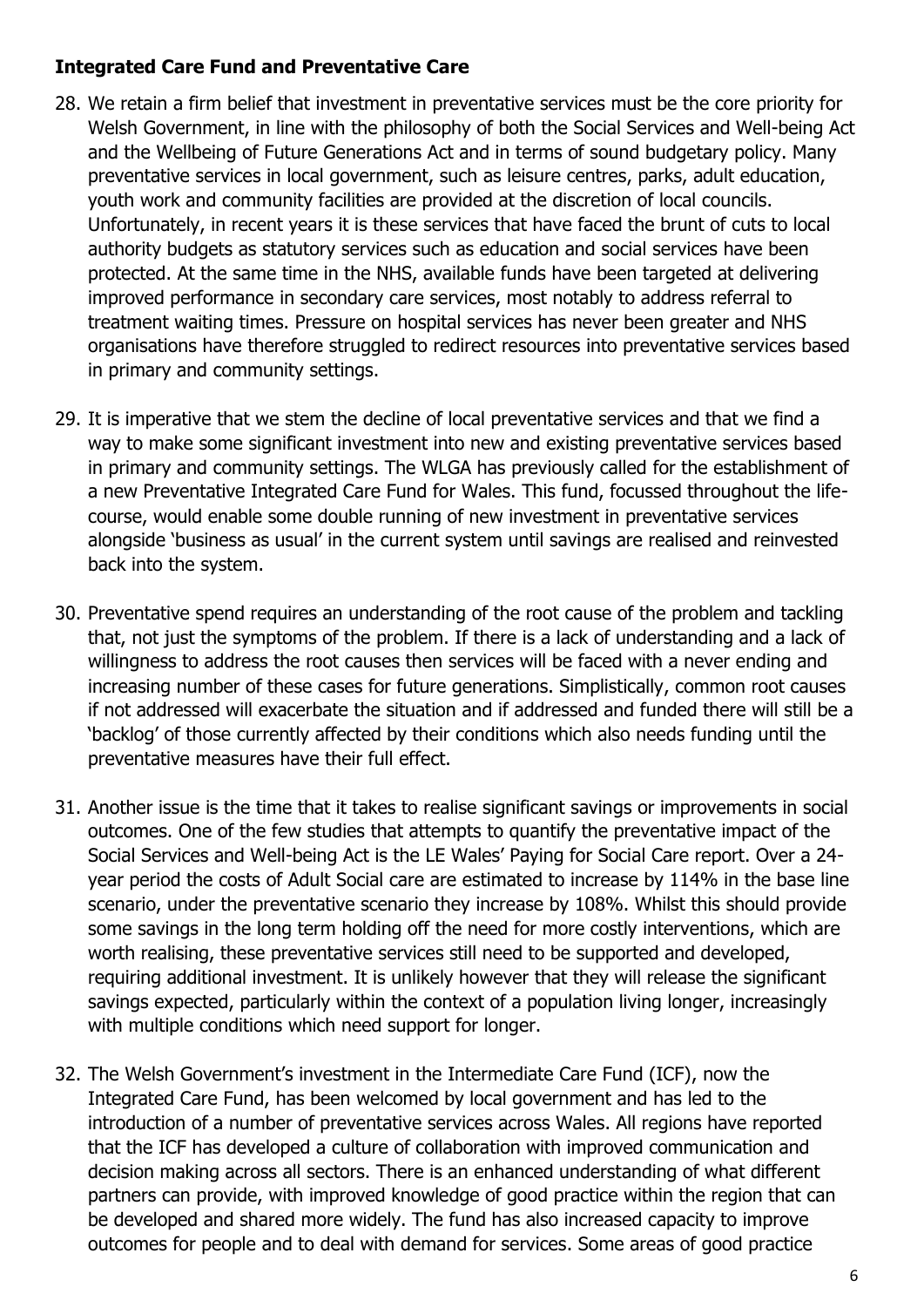include single point of access, the establishment of intermediate care teams (ensuring the provision of co-ordinated services across health and social care), rapid response teams, social care or third sector staff working alongside health staff in hospital to prevent delayed discharges, extending the range of rehabilitation / reablement services (including the use of intermediate care flats as part of a wider health, social care and community complex).

- 33. Its success comes from providing dedicated resources, supported by focused leadership, joint decision-making and governance, to enable public services to concentrate and deliver transformational change. But in comparative terms it does not equate to the resource base of the £5.3 billion Better Care Fund in England or at a city region level the £450 million transformation fund of the Greater Manchester combined authority. The introduction of the ICF has evidenced the benefits of joint planning and joint decision making and we believe more can be done. For example, by bringing oversight of the Primary Care Fund under the newly established Regional Partnership Boards, as the ICF currently is, to enable us to fully examine opportunities for integrated working.
- 34. All accept that it is not just about chasing pots of money. It's about identifying money and people that are not already entangled in sectorial pressures or rules that can be used to achieve something new while at the same time trying to at least maintain, if not improve the level and quality of existing services.
- 35. In terms of the Welsh Government's agenda around wellbeing, the WLGA believe that the time is right for a full examination of the transfer of the public health improvement role, into local government. This would provide an opportunity for local authorities to have a significant influence and more joined up approach over the broader determinants of people's health – their local environment, housing, transport, employment, and their social interactions – all of which are linked to local authorities core roles and functions and can play an important part in improving the health and well-being of their citizens.
- 36. We also believe there is a need for the Welsh Government to identify additional unhypothecated transformation and transition funding over the medium term for investment in development and implementation of preventative services.

## **The Pace of Change**

- 37. One of the WLGA's concerns is the WG approach to financial planning, which has been very limited to annual incremental budget setting. The previous administration, despite being committed to an ambitious legislative programme that was driven by the First Minister's Delivery Unit, did not have a medium term financial strategy in place. The back-drop over this period was one of deep austerity where Local Government Budgets were being subjected to unprecedented cuts.
- 38. In his Financial Resilience Report, the Auditor General has calculated that between 2010-11 and 2016-17, there was a real-terms reduction of £761 million (17%) in aggregate external finance (core grant) for local government. This has had varying impacts across local public services with some experiencing real terms reductions of over 50%, and spending at levels not seen since the 1990s.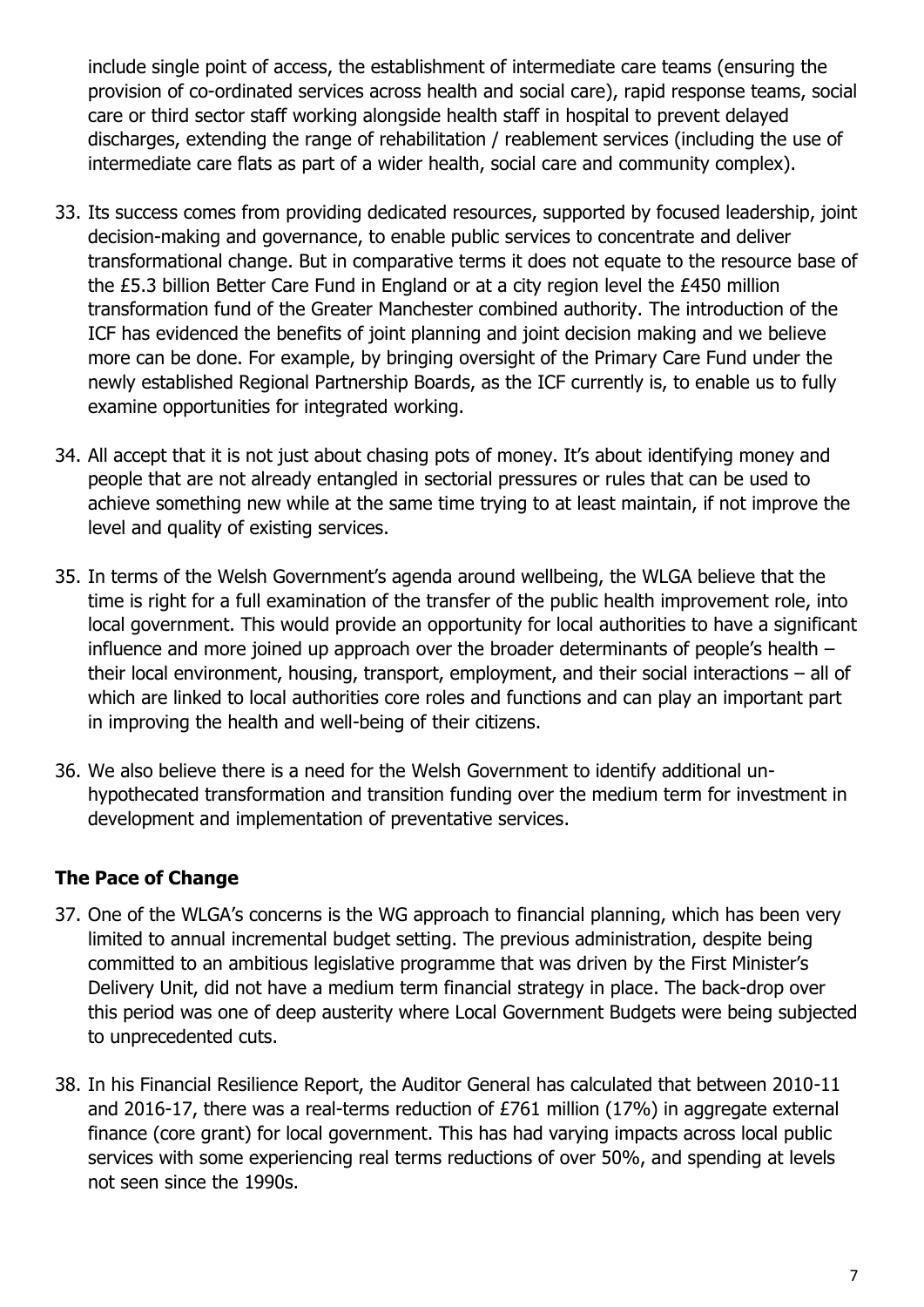- 39. There is no doubt that local public services continue to bear the brunt of austerity in Wales and this is looking likely to continue well into the next Parliament. Legislation needs to be planned in a co-ordinated and coherent way recognising that significant funding or savings for new functions and responsibilities is unlikely to materialise soon. If funding for new responsibilities is required it should be very clear where the funding is coming from.
- 40. Many authorities are having to juggle a number of unfunded pressures with unprecedented reductions in funding. We believe that there should be full and early engagement with all stakeholders in the formulation of legislation and that the financial impacts should not be assessed in isolation but part of the whole programme. The Welsh Government should be budgeting for the whole of the Assembly term and this should be the basis of the planning horizon. There also needs to be a clear reinstatement of a set of core principles for funding new burdens.
- 41. The impact of legislation should also be assessed after it has been implemented so that the estimation techniques and approach might be improved. This should be done independently of government. The Finance Committee is currently undertaking an inquiry into the accuracy and reliability of estimated costs provided by the Welsh Government in the Regulatory Impact Assessments accompanying legislation and it will be important that their findings are considered in order to identify any learning that can be taken from this inquiry.

## **Overall Cost Pressures faced by local government**

- 42. A large proportion of supply side pressures over the coming years are attributable to either direct workforce costs for councils, or indirect costs of third party providers. In previous years, there have been substantial cost increases such as £60m in employers' National Insurance payments as a consequence of the introduction of Single Tier Pensions in 2016-17, and £18m for the Apprenticeship levy in 2017-18. Looking forward, there are significant pressures from both increased employer contributions to the Local Government Pension Scheme (£100m by 2021-22) and to the Teachers' Pension Scheme (£19m by 2021-22).
- 43. While the future of public sector pay is currently a matter of national debate, anticipated 1% pay increases are compounded by the National Living Wage.
- 44. The potential impact of the Pay Spine Review could add a combined 2.5% to the costs of payroll each year over a two-year period depending on the negotiations between Employers and the Unions. Altogether payroll costs will be £378m higher by 2021-22.
- 45. Figure 1 below shows the current assessment of expenditure pressures for local government. Total expenditure pressure for 2018-19 is higher than previous estimates at £212m. Just over half of this is the unavoidable financial pressure of pay and pensions. By 2021-22 this is estimated to rise to £762m with workforce pressures (£378m) higher than demographic pressures (£239m). Other inflationary pressure will account for £145m at the end of the same period.

**Figure 1:** Cumulative pressures up to 2021-22, by source, *£m*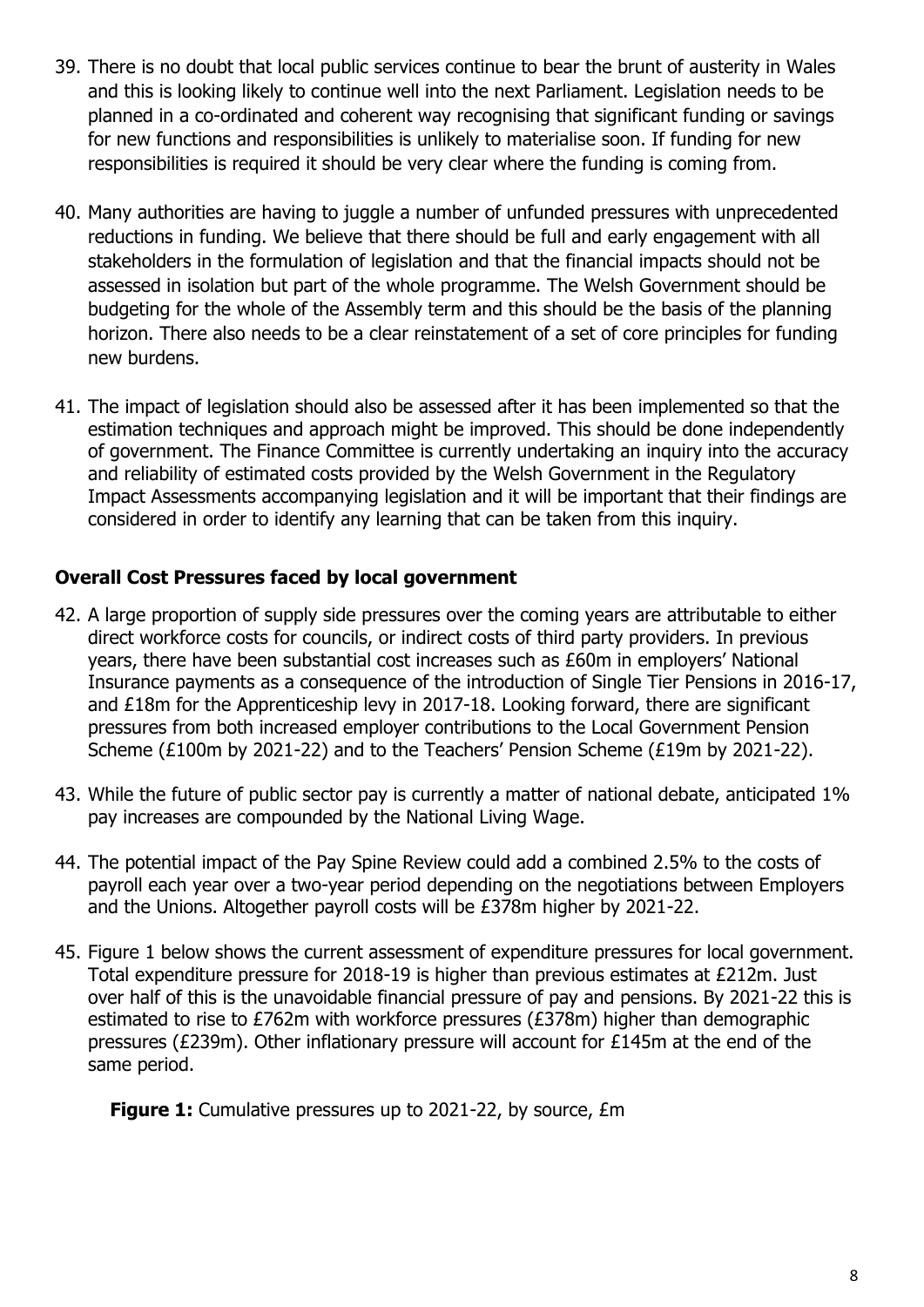

**Source:** Base estimates: RO and RA returns (2014-15 to 2015-16)

- 46. Figure 2 below shows that a greater proportion of pressure is building up in social services. An additional pressure of £99m next year becomes £344m by 2021-22. Cost drivers in the education service rise from £64m next to £258m over the same period. Fixed elements of the budget – capital financing, fire levies and the Council Tax Reduction Scheme (CTRS) – rise from £17m to £66m by the end of the period. The remaining services are the ones most at risk and areas that have borne the brunt of austerity.
- 47. Additional costs for what remains of these services will rise from £33m to £94m by 2021-22. However, these are the services that are currently being squeezed. They currently account for around 15% of net revenue spend. To accommodate the pressures highlighted in this report, that would drop to 5% under certain funding assumptions.



**Figure 2:** Cumulative pressures up to 2021-22, by service, £m

**Source:** Base estimates: RO and RA returns (2014-15 to 2015-16), NLW impact: WLGA Survey (2016)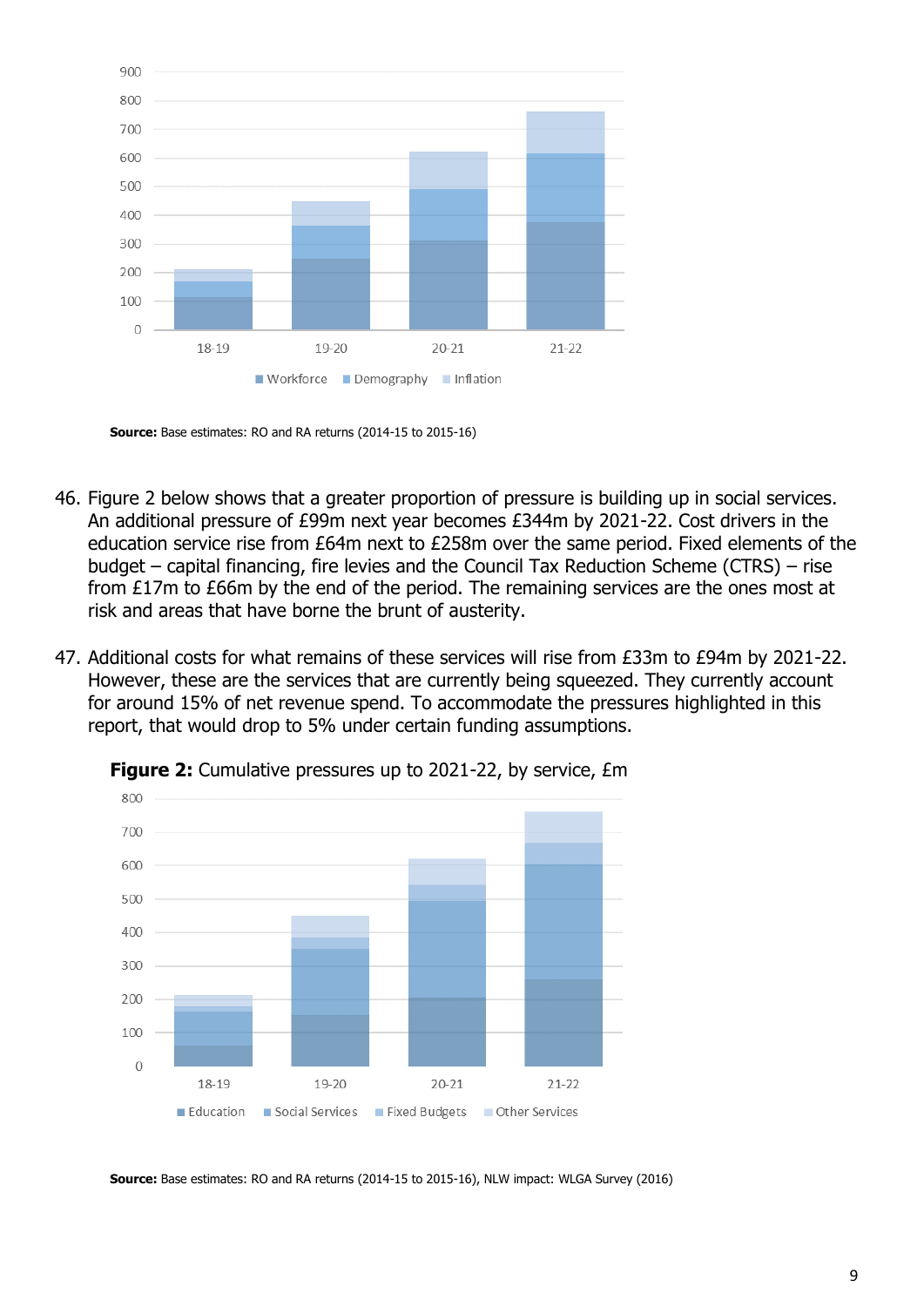## **Pressures specific to social services**

- 48. The greater part of demand pressures are driven by well-documented demographic pressures. The work done for Wales Public Services 2025 demonstrated that pressures in social services budgets drive around 2.9% growth each year, which is around £47m annually up to 2021-22. This includes pressures in Children's services.
- 49. Figure 3 below shows that within social services budgets, demographic pressures account for roughly half of the forecast growth next financial year, a proportion that increases gradually up to 2021-22. Direct and Indirect workforce pressures account for the remainder.





- 50. Across both the health and social care sectors we are dealing with staff shortages and retention difficulties. The absence of an agreed long term vision for health and social care in Wales leads to short term planning and resourcing decisions, which poses significant problems for local government and NHS organisations in planning the workforce of the future. The fragility of the social care market impacts on care quality and is contributing to discharge delays in hospitals and years of public finance constraint have led to reductions in education and training placements, increasing our dependence on overseas recruitment.
- 51. The interim Parliamentary Review report published in July identifies that in many areas of Wales, the viability of the social care system is being put at risk by shortages of domiciliary and residential care staff. This is largely due to pay and conditions often being less competitive than low-skilled jobs in other industries that offer a more comfortable working environment. The interim report also identifies a number of key areas that stand out as requiring attention in relation to workforce planning but recognises that the data is not strong enough, which makes workforce planning difficult. There is a need for a co-ordinated, whole-sector approach to making improvements to our health and social care workforce.
- 52. Policy makers and local leaders need to agree a joint long term workforce strategy for health and social care that will deliver a resilient, reshaped, well trained workforce with the necessary skills and capacity to meet the changing needs of the Welsh population.